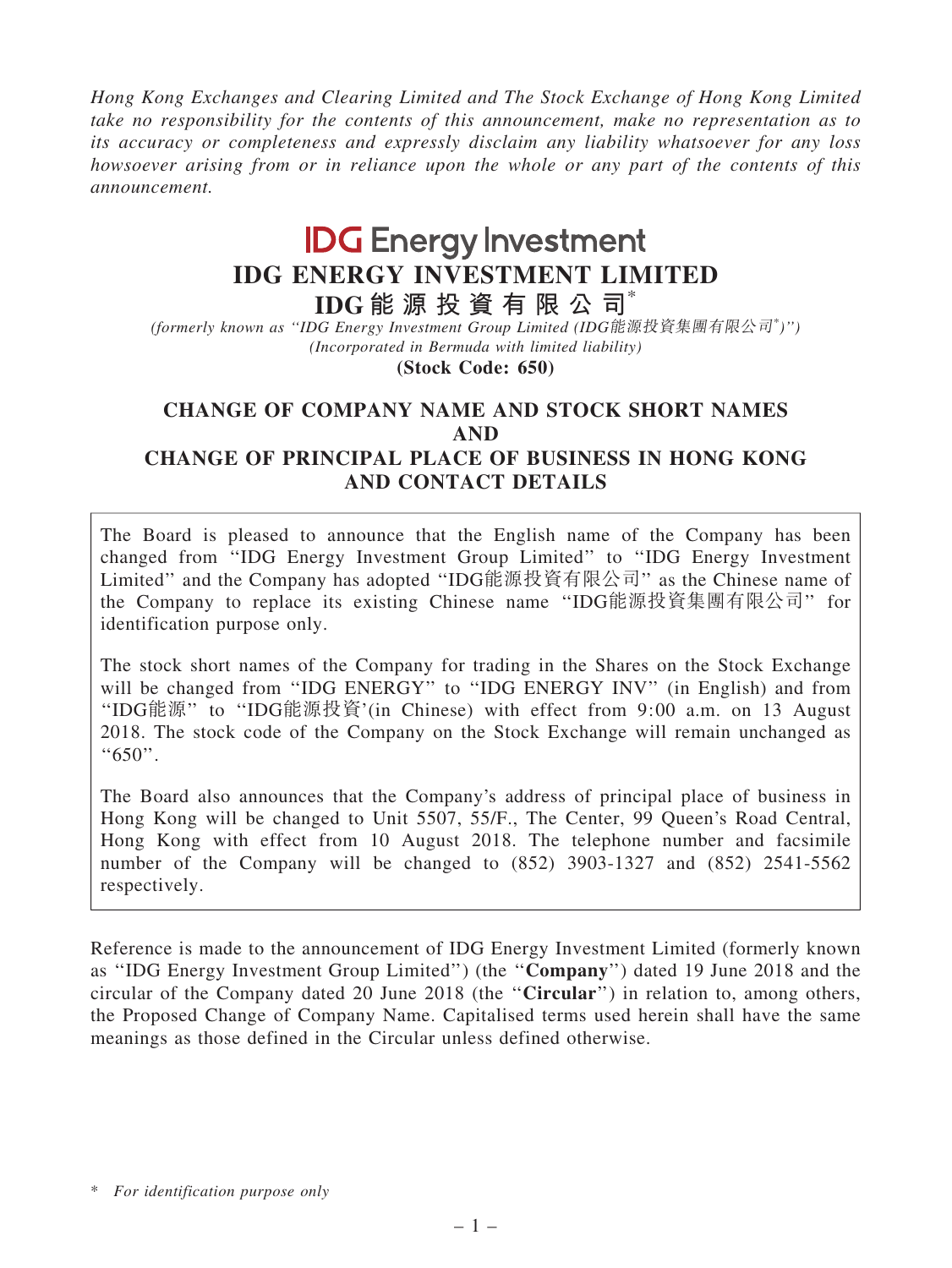## CHANGE OF COMPANY NAME

The Board is pleased to announce that the English name of the Company has been changed from ''IDG Energy Investment Group Limited'' to ''IDG Energy Investment Limited'' and the Company has adopted ''IDG能源投資有限公司'' as the Chinese name of the Company to replace its existing Chinese name ''IDG能源投資集團有限公司'' for identification purpose only.

The Certificate of Incorporation on Change of Name of the Company was issued by the Registrar of Companies in Bermuda on 20 July 2018. The Certificate of Registration of Alteration of Name of Registered Non-Hong Kong Company was issued by the Registrar of Companies in Hong Kong on 3 August 2018.

#### EFFECTS OF THE CHANGE OF COMPANY NAME

The change of Company name will not affect any of the rights of the Shareholders. All existing share certificates of the Company in issue bearing the former name of the Company will continue to be good evidence of title to such Shares and will remain valid for trading, settlement, registration and delivery purposes.

Accordingly, there will not be any arrangement for free exchange of the existing share certificates of the Company for new share certificates bearing the new name of the Company. New share certificates of the Company will be issued under the new name of the Company in any subsequent issue of Shares.

#### CHANGE OF STOCK SHORT NAMES

The stock short names of the Company for trading in the Shares on the Stock Exchange will be changed from "IDG ENERGY" to "IDG ENERGY INV" (in English) and from "IDG能 源'' to ''IDG能源投資'' (in Chinese) with effect from 9:00 a.m. on 13 August 2018. The stock code of the Company on the Stock Exchange will remain unchanged as ''650''.

## CHANGE OF ADDRESS OF PRINCIPAL PLACE OF BUSINESS IN HONG KONG AND CONTACT DETAILS

The Board also announces that the Company's address of principal place of business in Hong Kong will be changed to Unit 5507, 55/F., The Center, 99 Queen's Road Central, Hong Kong with effect from 10 August 2018. The telephone number and facsimile number of the Company will be changed to (852) 3903-1327 and (852) 2541-5562 respectively.

> By Order of the Board IDG Energy Investment Limited WANG Jingbo Chairman and Chief Executive Officer

Hong Kong, 7 August 2018